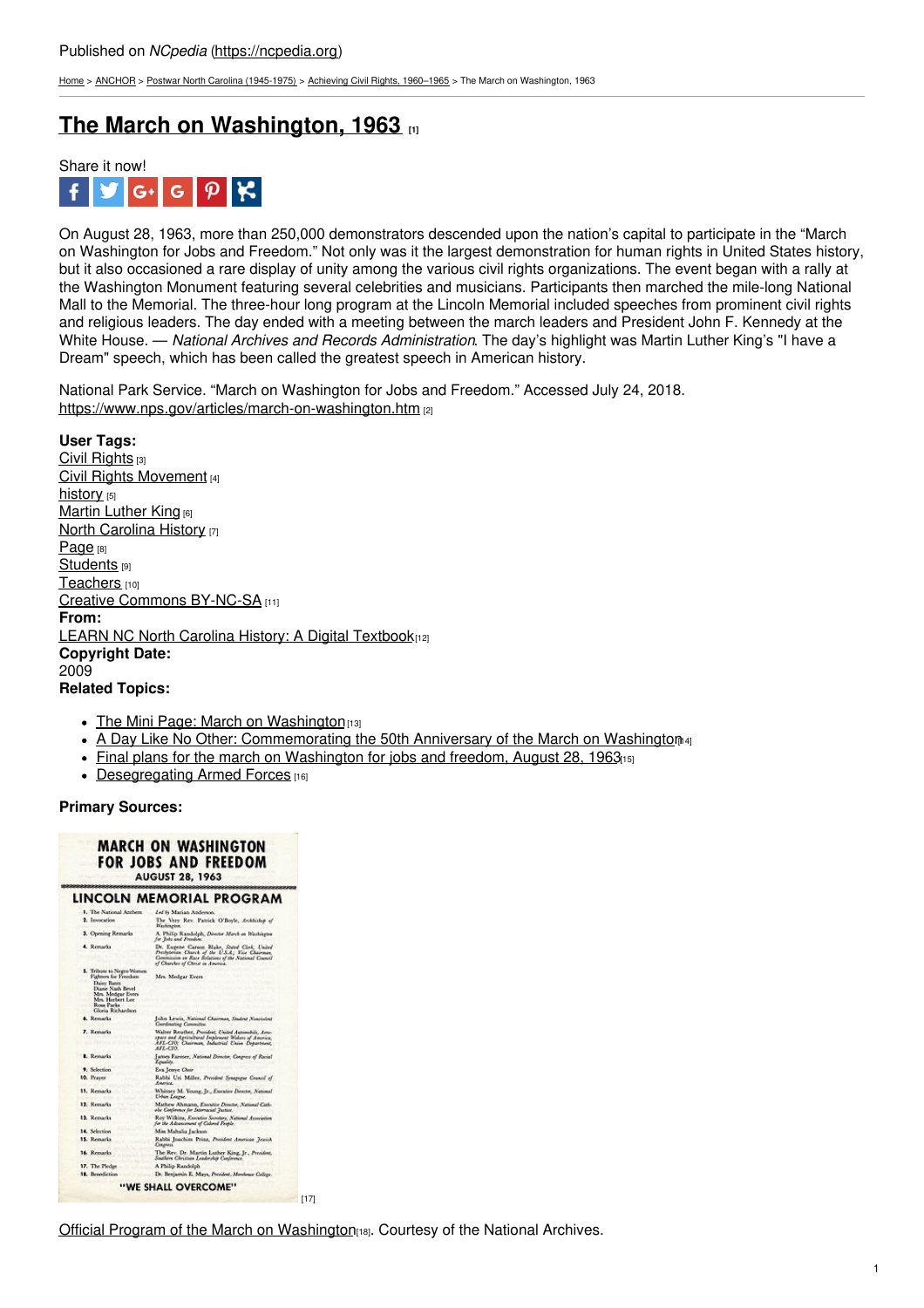# **Artifacts:**



March on Washington protestors, August 28, 1963. From the Library of [Congress](https://www.loc.gov/resource/ppmsca.37229/) [20].



March on Washington demonstrators with their feet in the Reflecting Pool, 1963. From the ibrary of [Congress](https://www.loc.gov/resource/ds.00834/) [22].



Aerial view of March on Washington, 1963. Courtesy of Library of Congress: Prints and Photography Division

# 3 January 2018